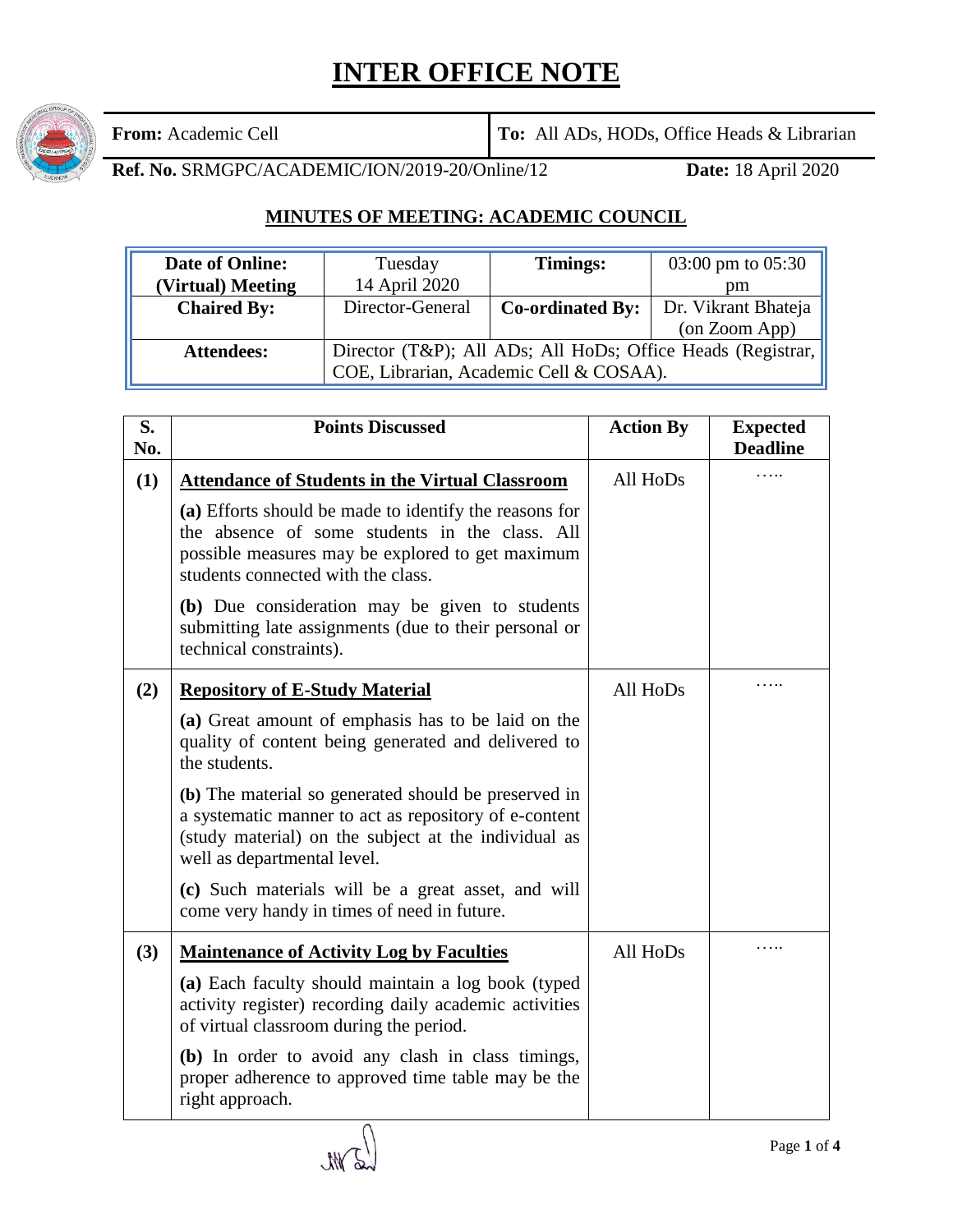| S.<br>No. | <b>Points Discussed</b>                                                                                                                                                                                                                                                                                                                                                                                                                                                                                                                                                                                                                                                                                                                                                                                                                              | <b>Action By</b>                            | <b>Expected</b><br><b>Deadline</b> |
|-----------|------------------------------------------------------------------------------------------------------------------------------------------------------------------------------------------------------------------------------------------------------------------------------------------------------------------------------------------------------------------------------------------------------------------------------------------------------------------------------------------------------------------------------------------------------------------------------------------------------------------------------------------------------------------------------------------------------------------------------------------------------------------------------------------------------------------------------------------------------|---------------------------------------------|------------------------------------|
| (4)       | <b>Linkage of Faculty Profile with the College</b><br>Website<br>(a) Faculties may create their own web page<br>highlighting their academic profile and major                                                                                                                                                                                                                                                                                                                                                                                                                                                                                                                                                                                                                                                                                        | All HoDs                                    |                                    |
|           | achievements.<br>(b) This may also serve as portal for easy<br>dissemination of e-study material with students.<br>(c) This can be linked to the college website at the<br>appropriate place.                                                                                                                                                                                                                                                                                                                                                                                                                                                                                                                                                                                                                                                        |                                             |                                    |
| (5)       | <b>New Apps/Tools for E-Learning</b><br>For virtual classrooms, new software tools like Free<br>Cam, Piazza, Microsoft Team may be also explored.                                                                                                                                                                                                                                                                                                                                                                                                                                                                                                                                                                                                                                                                                                    | All HoDs                                    |                                    |
| (6)       | <b>E-Resources</b><br>(a) While the e-consortium (ex-AKTU) is taking<br>time for becoming fully functional, accessibility<br>options of E-resources available in the Central<br>Library of the college should also be explored for<br>students and faculty.                                                                                                                                                                                                                                                                                                                                                                                                                                                                                                                                                                                          | All ADs $&$<br>HoDs<br>Through<br>Librarian | 20 April<br>2020                   |
| (7)       | <b>Special Assignment</b><br>(a) Case-Study based assignment (Communication<br>by global leaders in media regarding Covid-19),<br>Practical opinion-based questions-solutions related to<br>Covid-19 pandemic and lockdown in the country<br>should be given to students. (Esp. emphasis for<br>Humanities, MBA & BBA Deptts.)<br>(b) Innovations are necessary to be incorporated to<br>generate short activity-based projects for students;<br>pertaining to social responsibilities, values and ethics<br>building during the prevailing extraordinary situation<br>of pandemic. These may be treated as assignments<br>by faculty teaching Human Values.<br>(c) Small project-based assignments as technical<br>solutions for current pandemic scenario may be<br>devised by faculty and given to students in place of<br>Tutorial Submission-5. | All ADs &<br>HoDs                           | 22 April<br>2020                   |
|           |                                                                                                                                                                                                                                                                                                                                                                                                                                                                                                                                                                                                                                                                                                                                                                                                                                                      |                                             |                                    |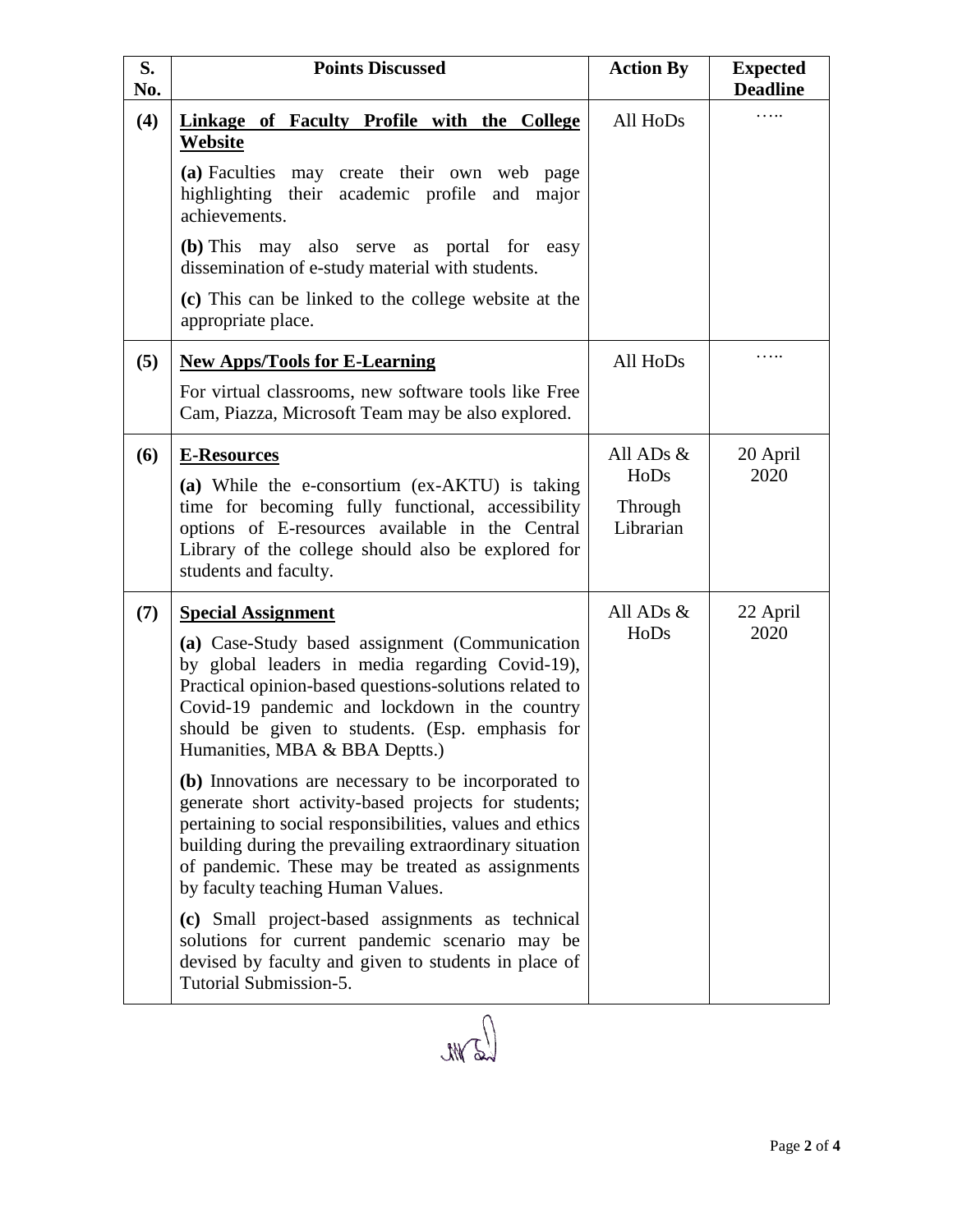| S.<br>No. | <b>Points Discussed</b>                                                                                                                                                                                                                                                                                                                                                                                                                                                                                                                                                                                                                                                                      | <b>Action By</b>    | <b>Expected</b><br><b>Deadline</b> |
|-----------|----------------------------------------------------------------------------------------------------------------------------------------------------------------------------------------------------------------------------------------------------------------------------------------------------------------------------------------------------------------------------------------------------------------------------------------------------------------------------------------------------------------------------------------------------------------------------------------------------------------------------------------------------------------------------------------------|---------------------|------------------------------------|
| (8)       | <b>Online (Time Bound) Tests</b><br>(a) Online Tests conducted in various subjects<br>should be preferably based on Objective Type<br>Questions (MCQs, Fill-in the Blanks, etc.) or Short-<br>Answer Type Questions so that a quick recap of the<br>topics being covered virtually may be effectively<br>executed.<br>(b) Open-Book Tests may be also carried out if<br>question(s) or numerical problem given are of high<br>difficulty level.<br>(c) Questions demanding practical opinion-based<br>solution $(s)$ .<br>(d) Case-Study based subjective questions.                                                                                                                         | All ADs $&$<br>HoDs |                                    |
| (9)       | <b>B.Tech. Project Lab</b><br>(a) The prolonged lockdown has put question mark<br>on the completion of students' project work. The<br>problem is accentuated specially in the case of<br>departments like ME, EE, EC and CE. There is a<br>need therefore to have a very resilient and practical<br>assessment approach in such cases. All kinds of<br>innovative approaches may be considered in the best<br>interest of students.<br>(b) In any case, HOD is the best one to decide on the<br>best, feasible and practical approach.                                                                                                                                                       | All ADs $&$<br>HoDs |                                    |
| (10)      | <b>Course Completion</b><br>(a) The pace of course coverage needs revisiting. It<br>need not be too fast as most departments are on unit<br>four. Now is the time to recalibrate the whole process<br>with emphasis on revisions and consolidation<br>interspersed with tests and tutorials etc. to wind up<br>everything smoothly by mid - May 20.<br>(b) It may be worth consideration if the topics are<br>divided into small modules of 20-30 minutes each to<br>retain interest of students.<br>(c) Faculty unable to maintain necessary pace in the<br>virtual classroom due to some technical constraints<br>should be offered necessary support to take them<br>along with the team. | All ADs &<br>HoDs   | 15 May 2020                        |